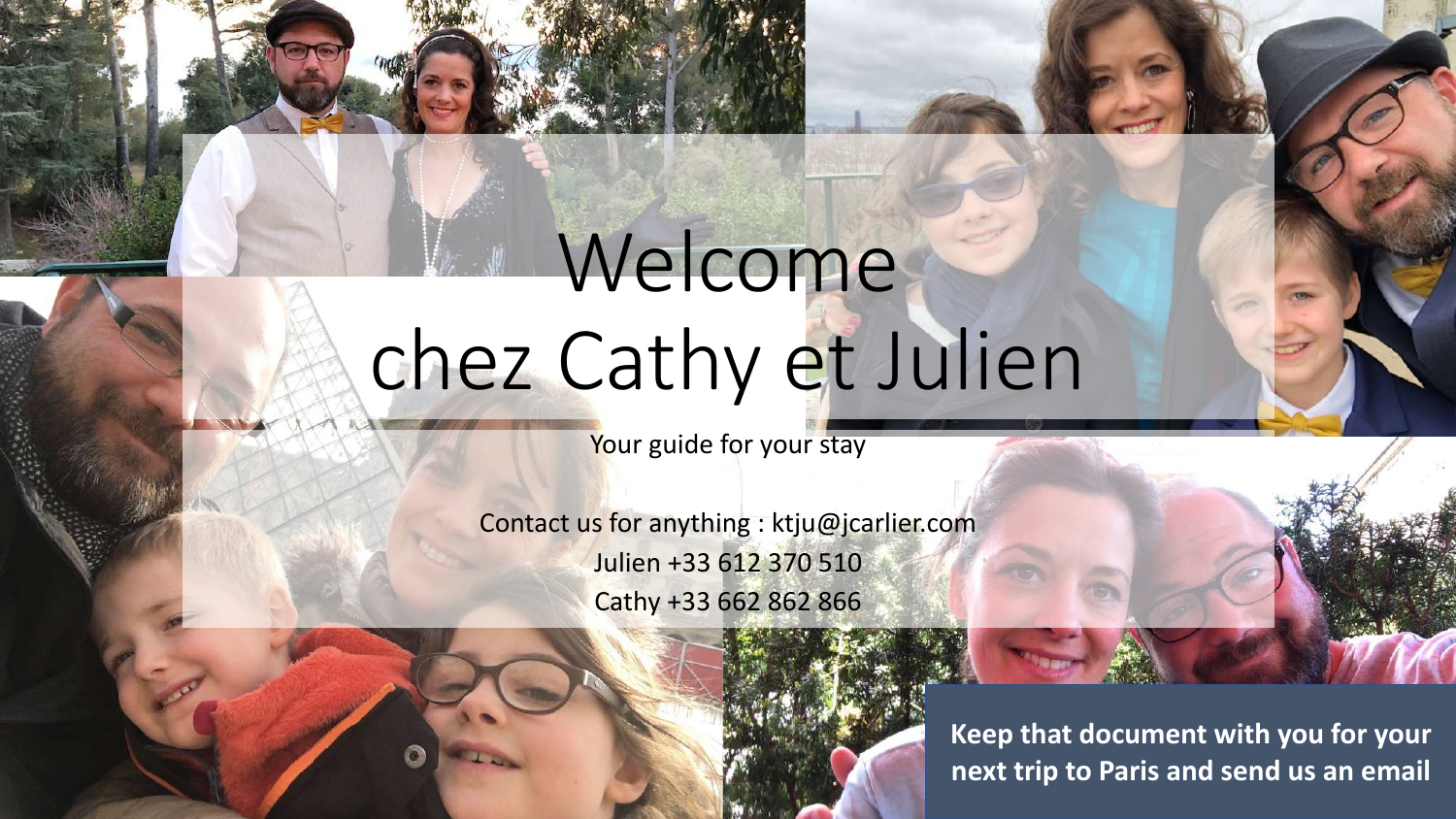## This is your guide

- For our apartment
	- Keys and doors of the residence
	- Wifi, electricity and lights
	- Windows and shutters
	- Kitchen and bathroom
- For our quartier
	- Where to buy food
	- Where to have a drink
	- Where to eat
	- Other things to do
- Our recommandation for tourism in Paris

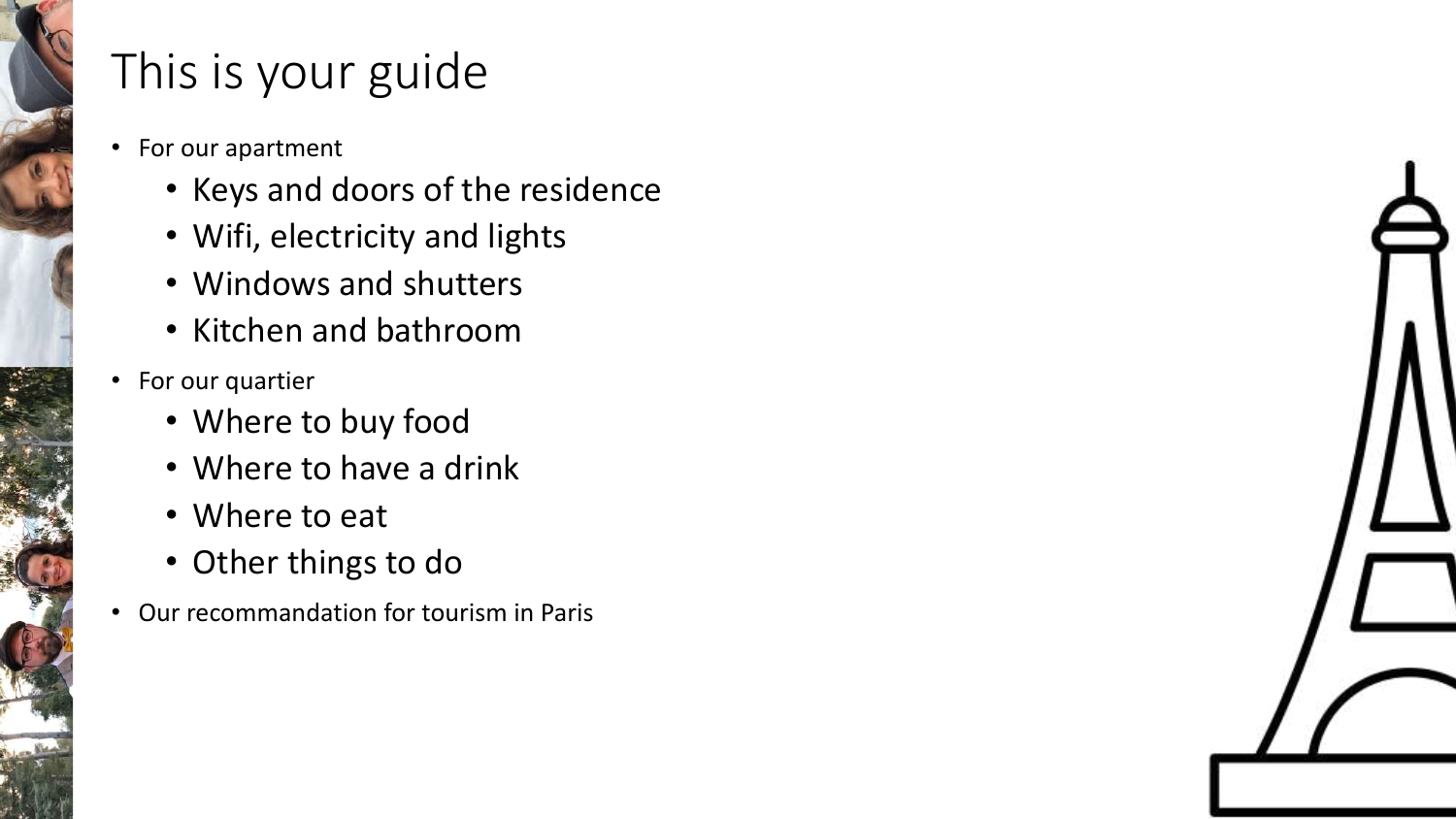# Our Apartment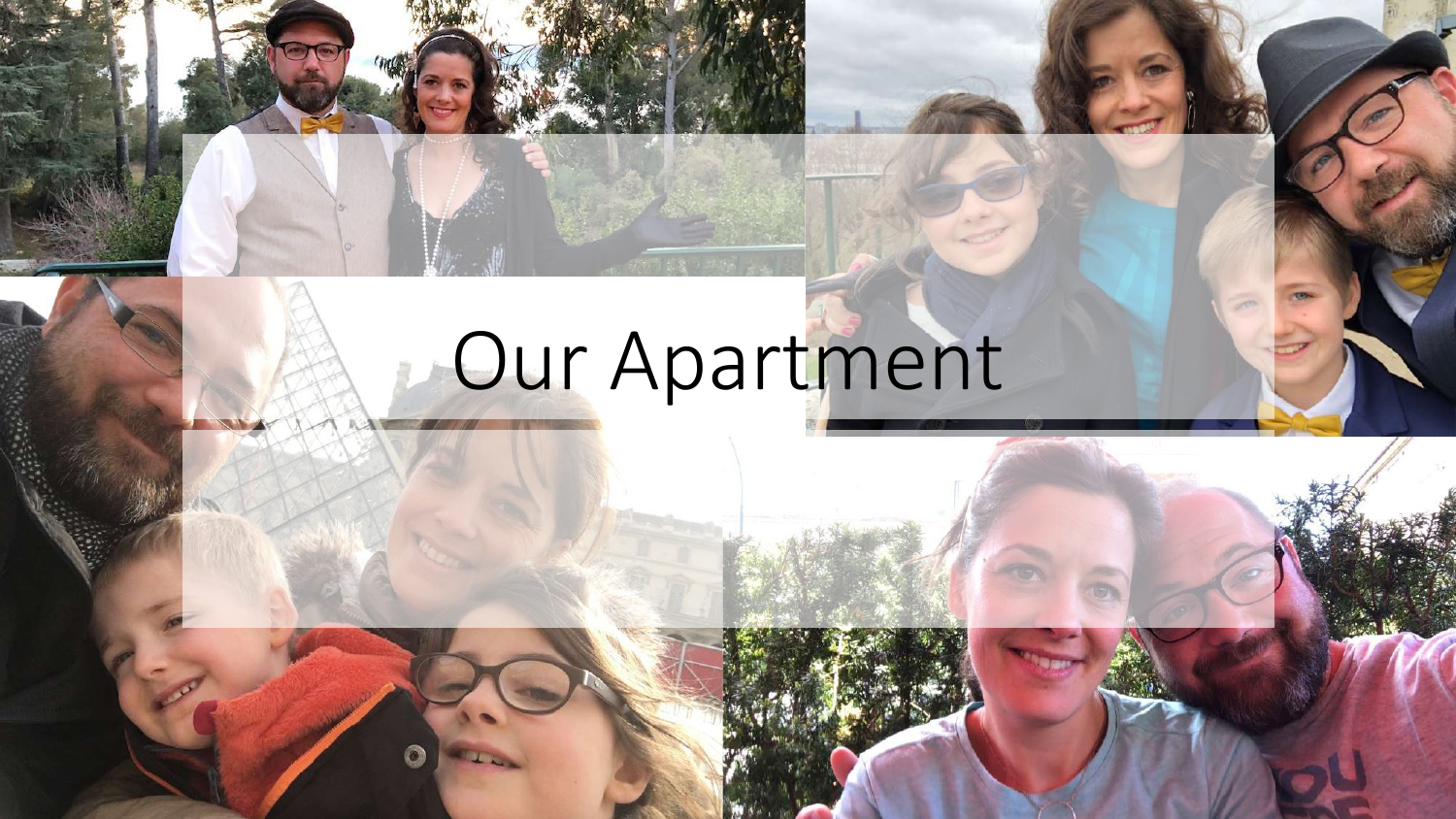### Keys and doors of the residence

There is only one key to open the door (level 10 door in front of the door)

The other plastic blue pin is used to open all the doors of the residence here in red dots on the map.

It is usefull if you want to go buy a croissant (blue dot follow the green line)



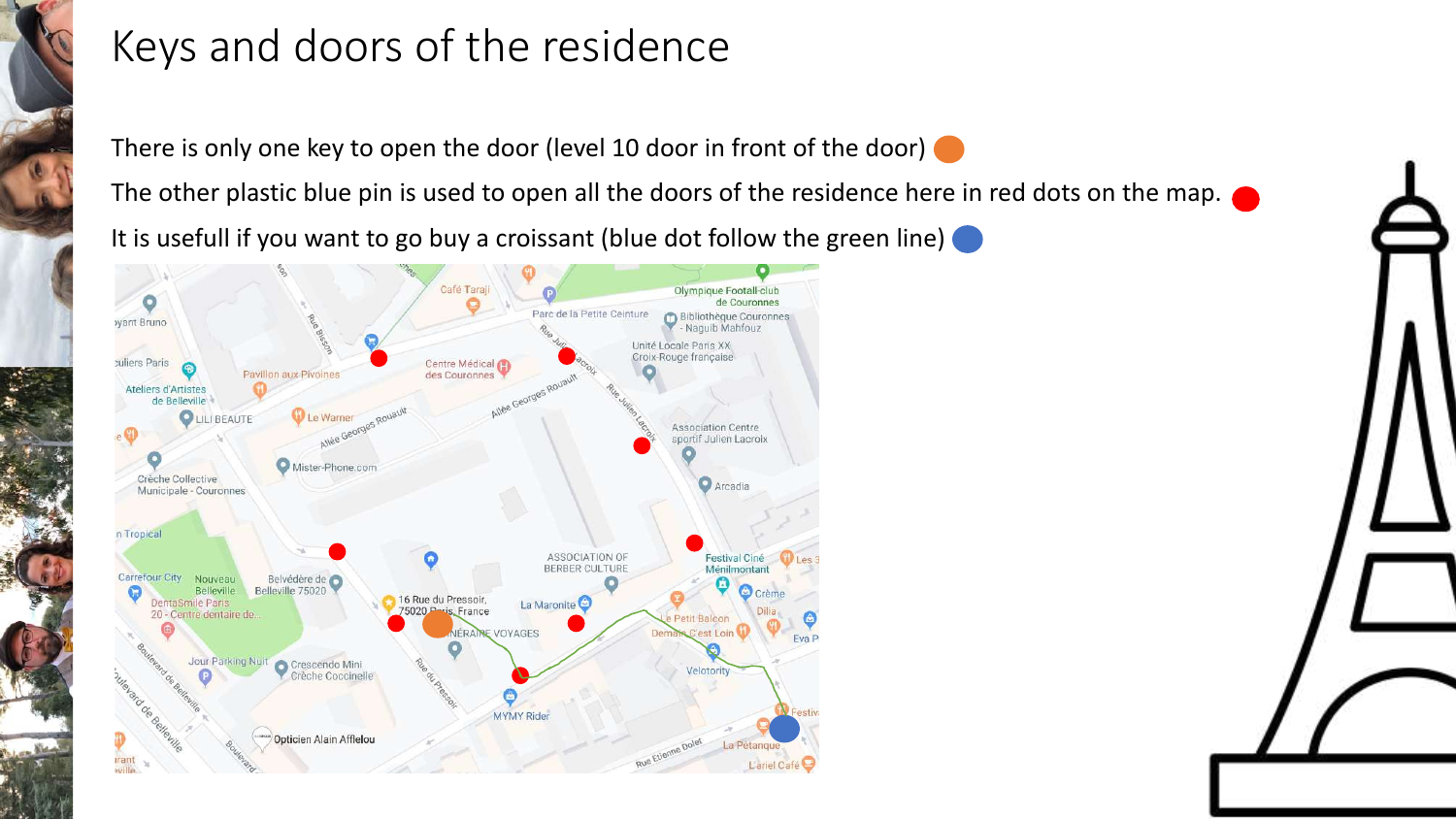## Wifi, electricity and lights

The wifi network is KTJU (for Cathy and Julien  $\odot$  ) The password is my phone number in french format : 0612370510

Electricity is 220V everywhere in France you can use any outlet

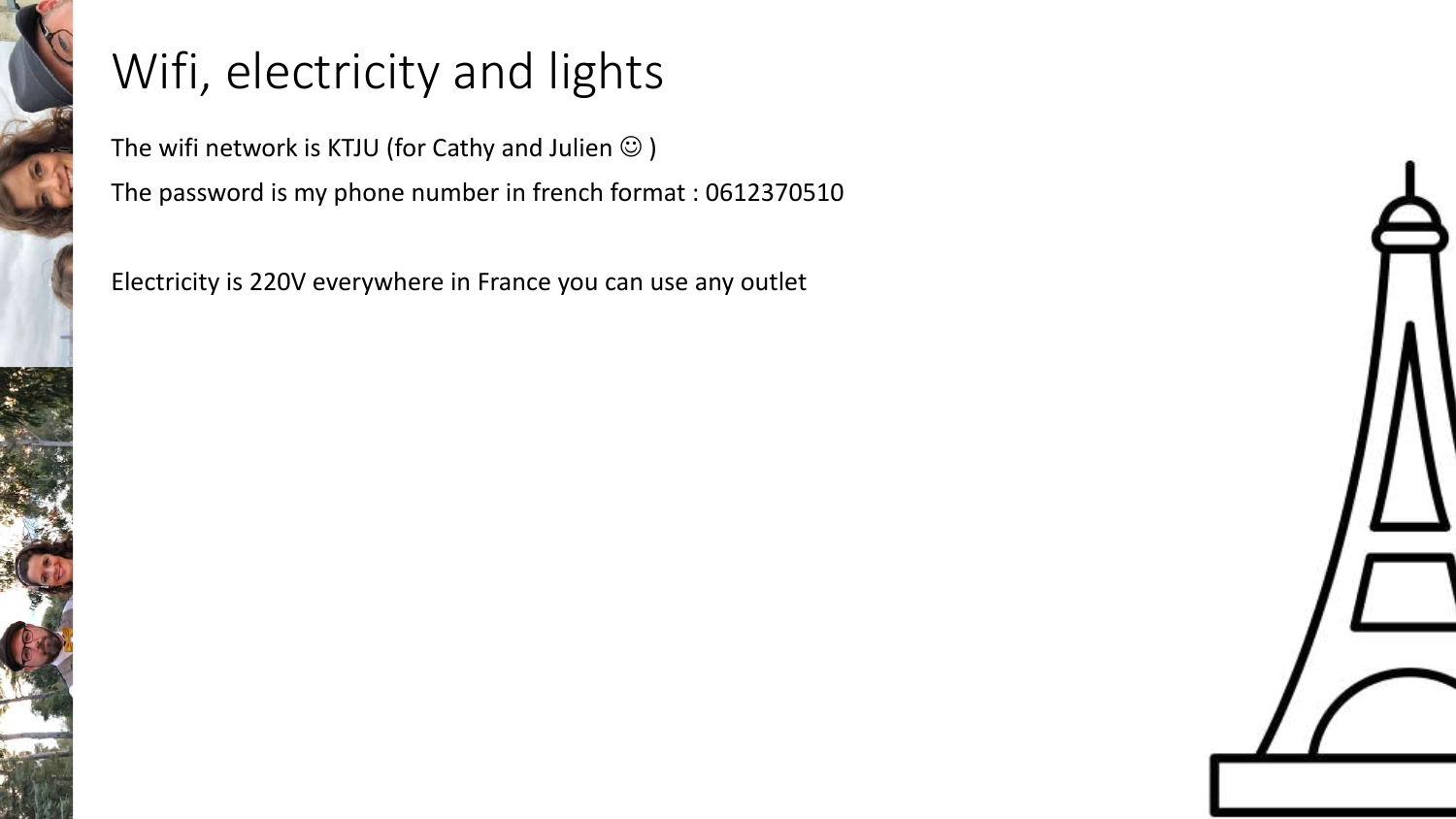## Windows and shutters

All the windows can be other :

- Closed (handle to the bottom)
- Wide open (handle horizontal)
- Half opened from the top (handle to the top)

The shutters can be closed to your convenience

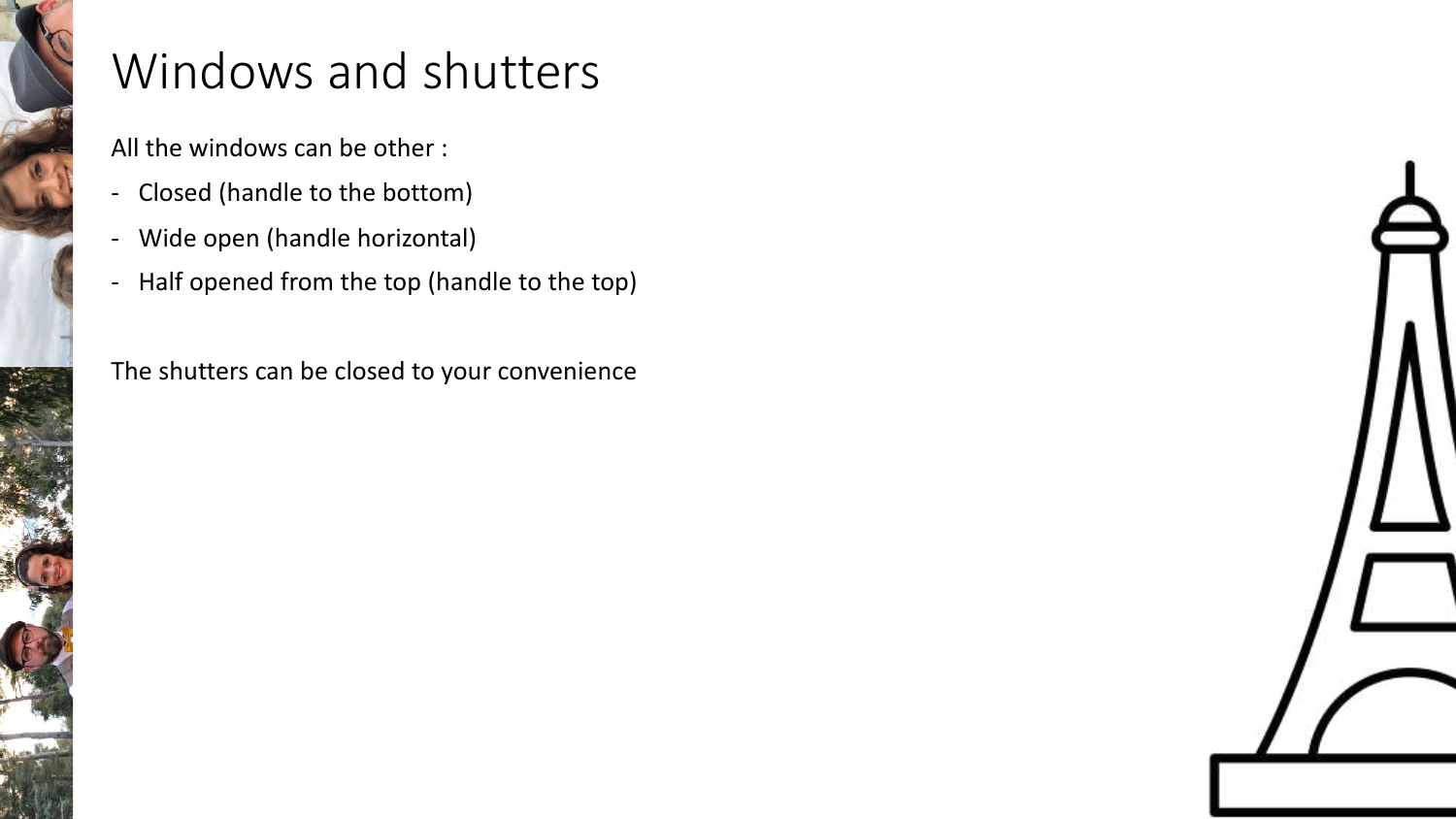## Our quartier

Everything less than 5 min walking distance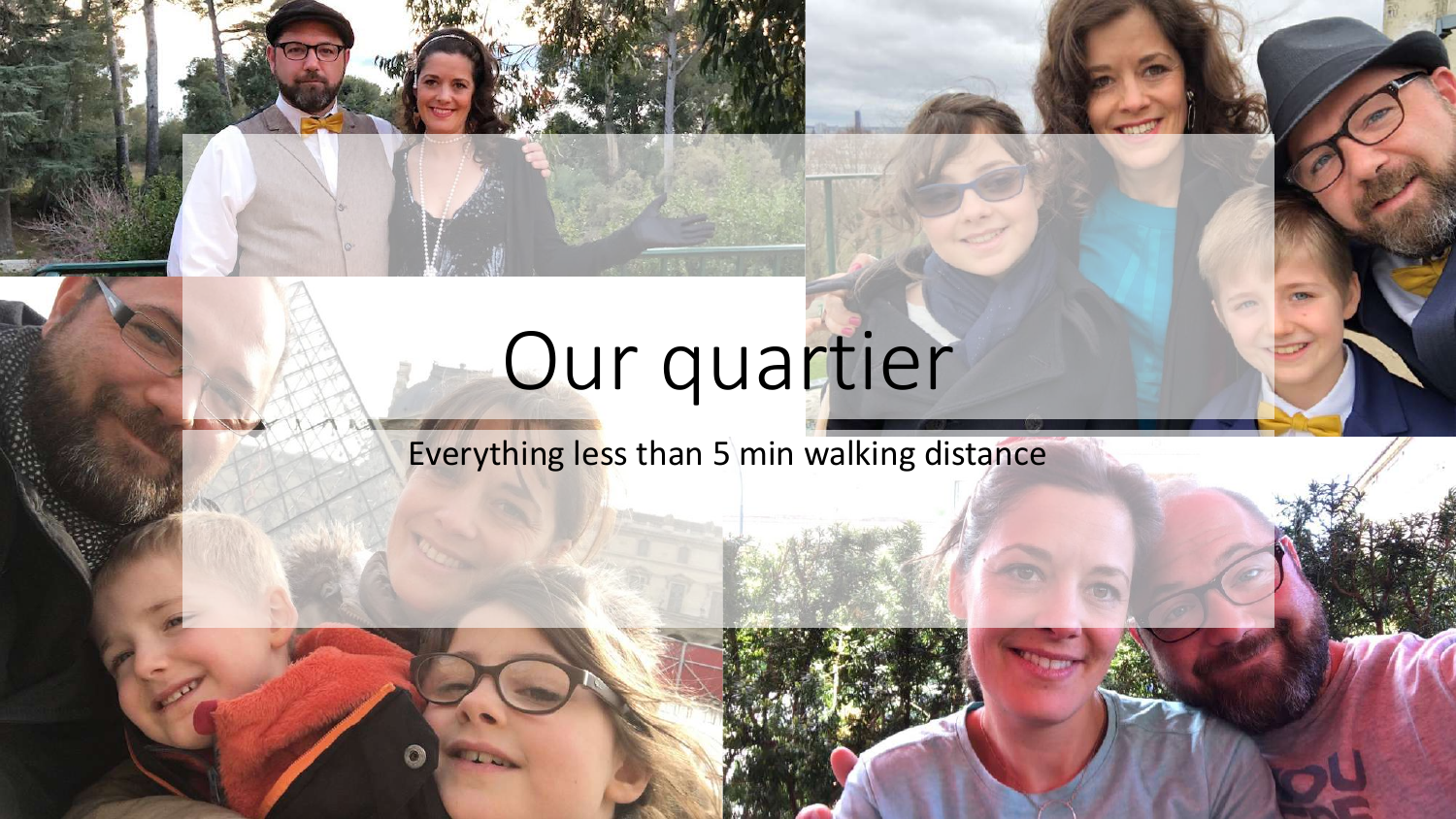## Where to buy food

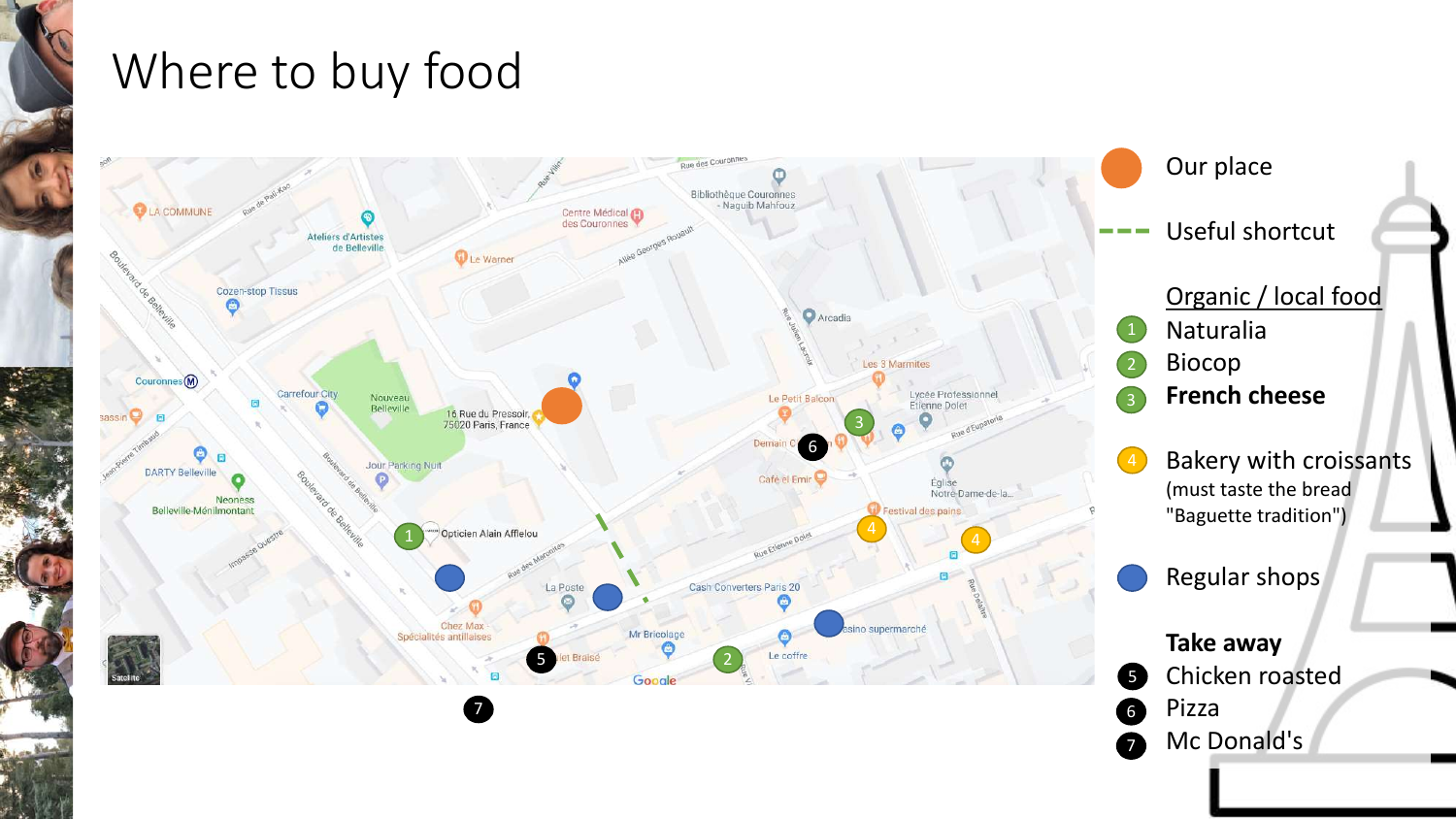### Where to have a drink





Nice terrasse for local beers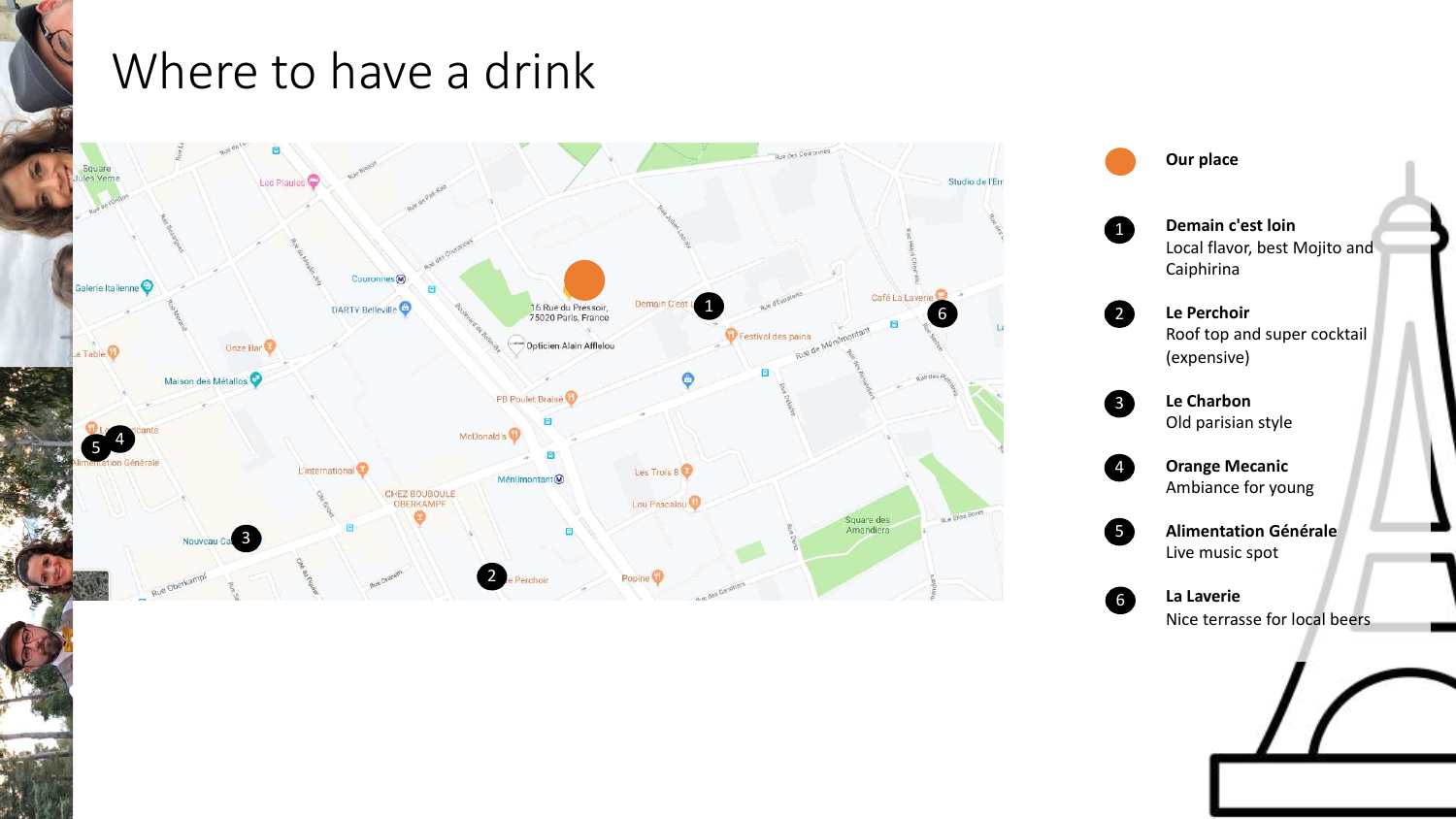#### Where to eat



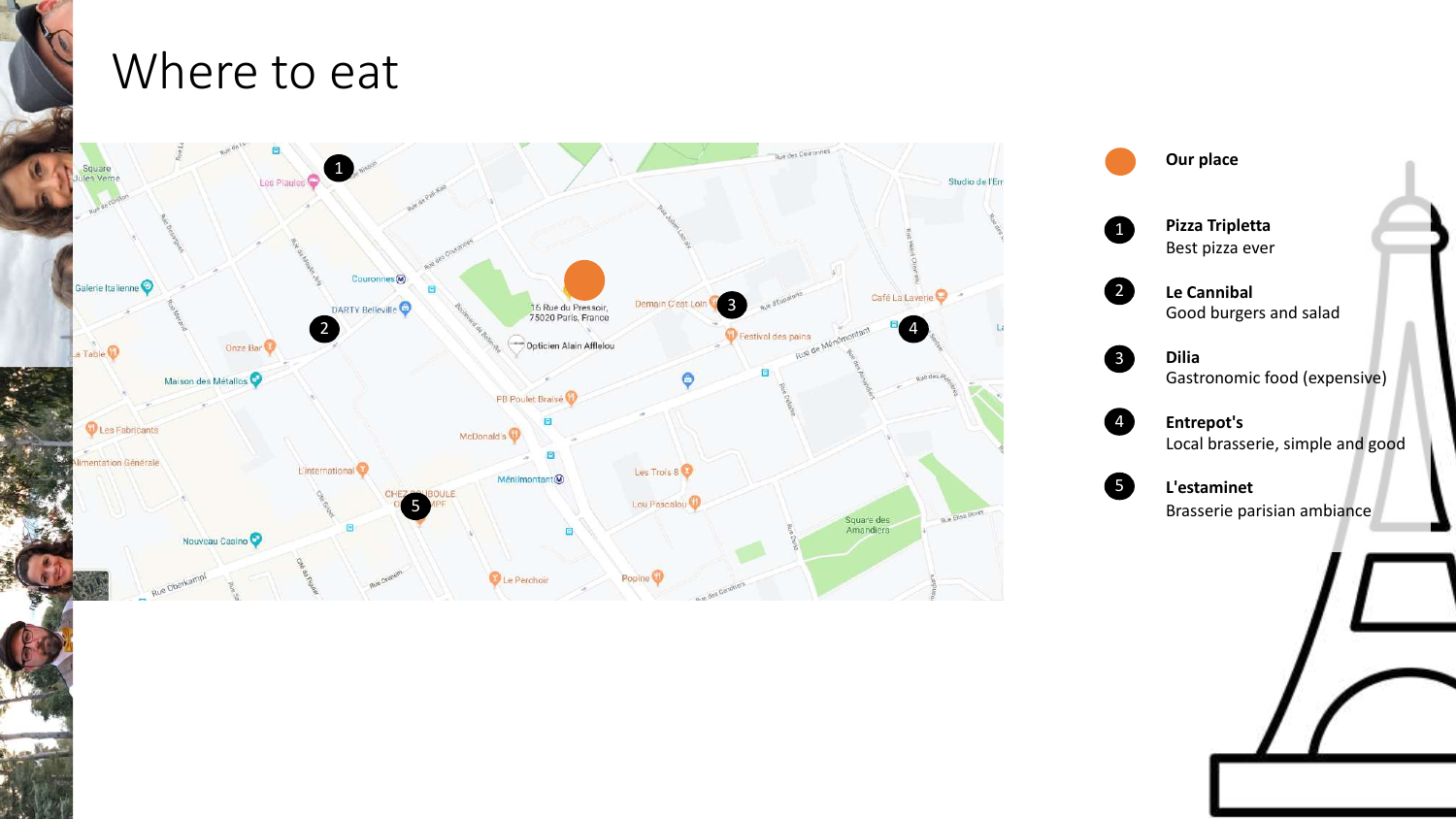### Other things to do

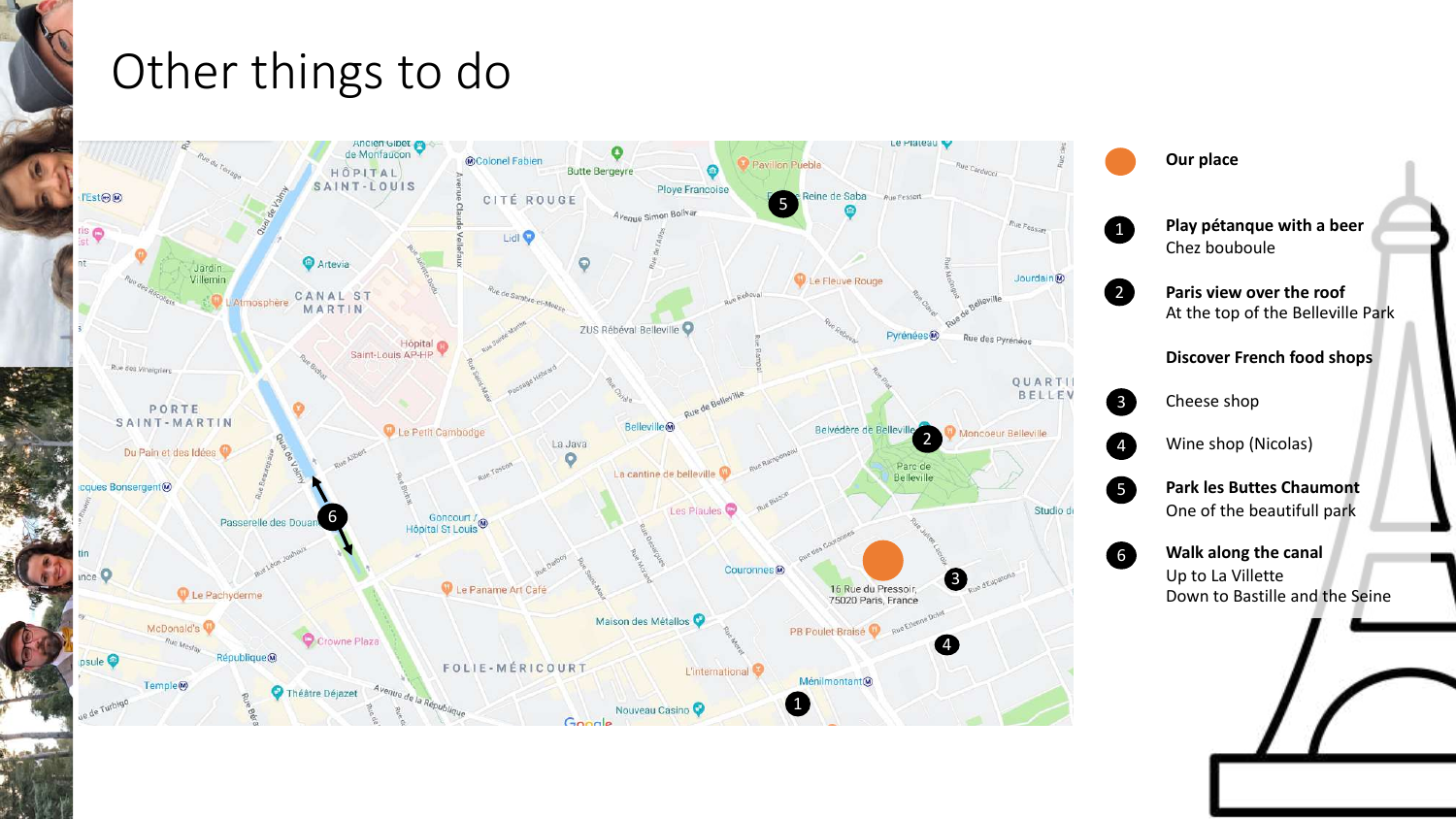## Our recommandations in Paris

Little of our own experience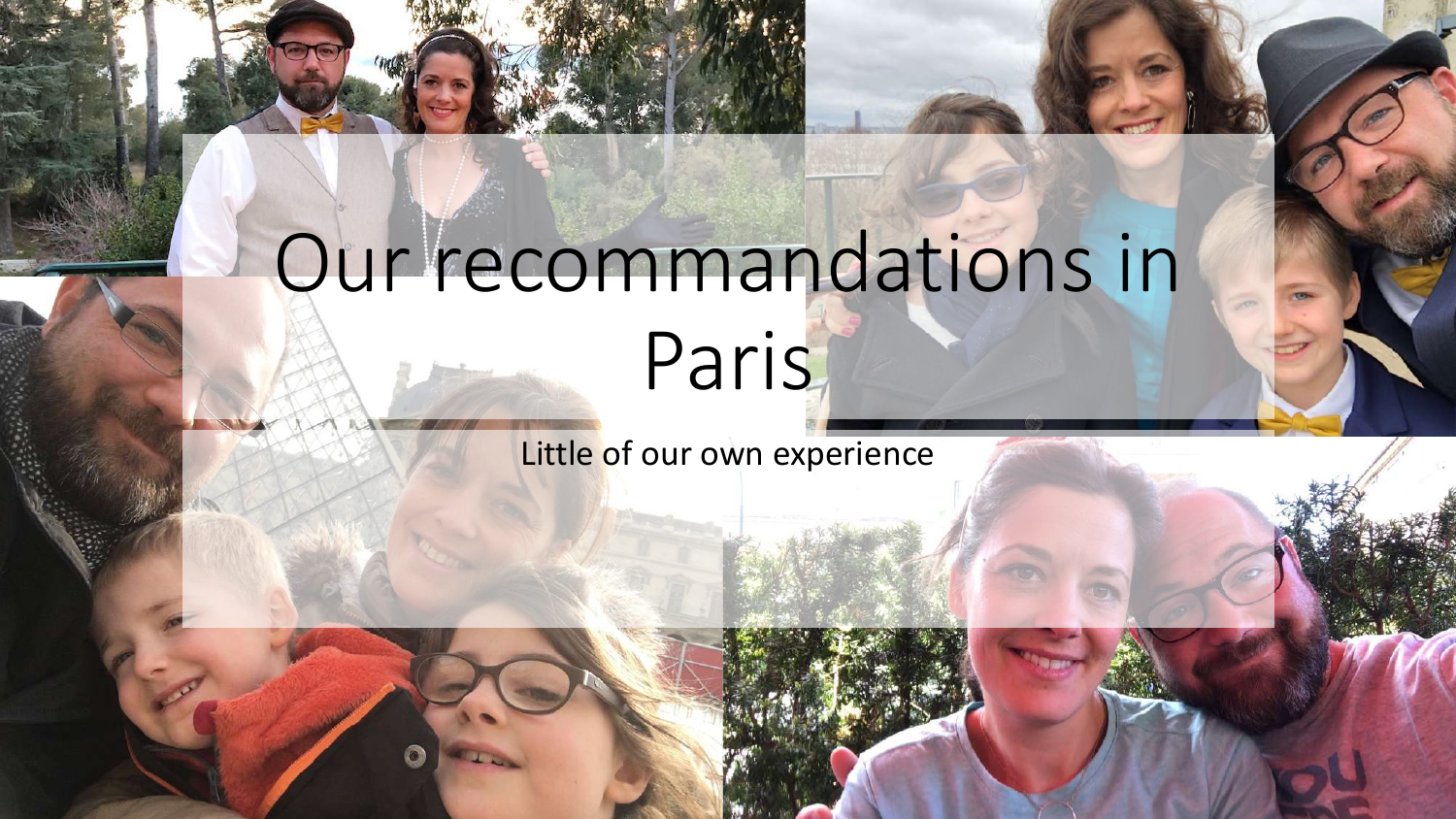## Useful tips

We love to walk, usualy we are buying subway tickets by 10 (17€ and sharable) just to come back

We use "Citymapper" App (or website) to find the right direction and Subway itinerary or buses

You can rent bikes with apps (main supplier is Velib) and also skates (Lime)

Be careful with pickpockets, lend your handbag always around your head and one arm, be careful with your phone. They are usualy near famous places waiting for tourist  $\odot$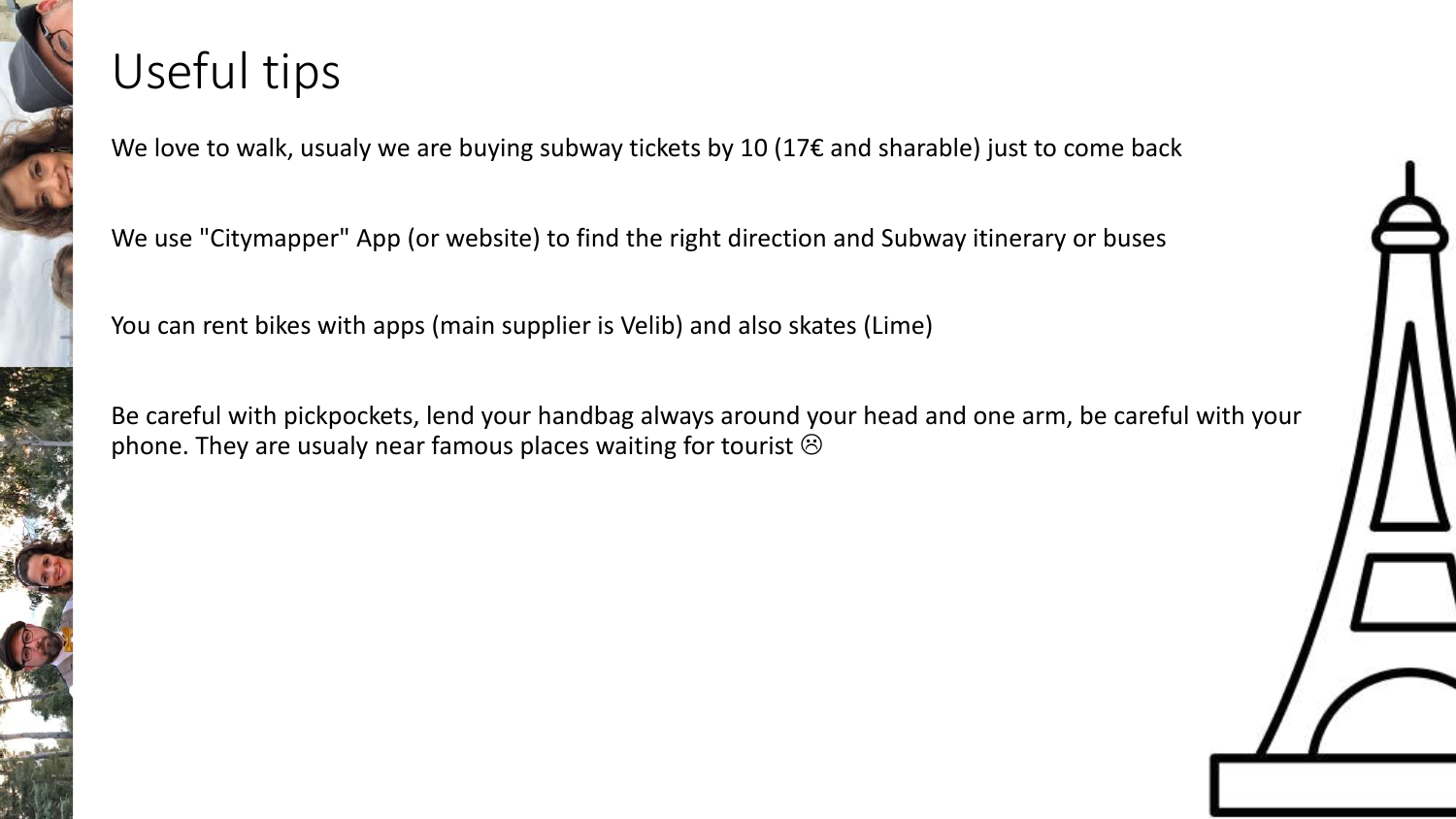## Our must -do

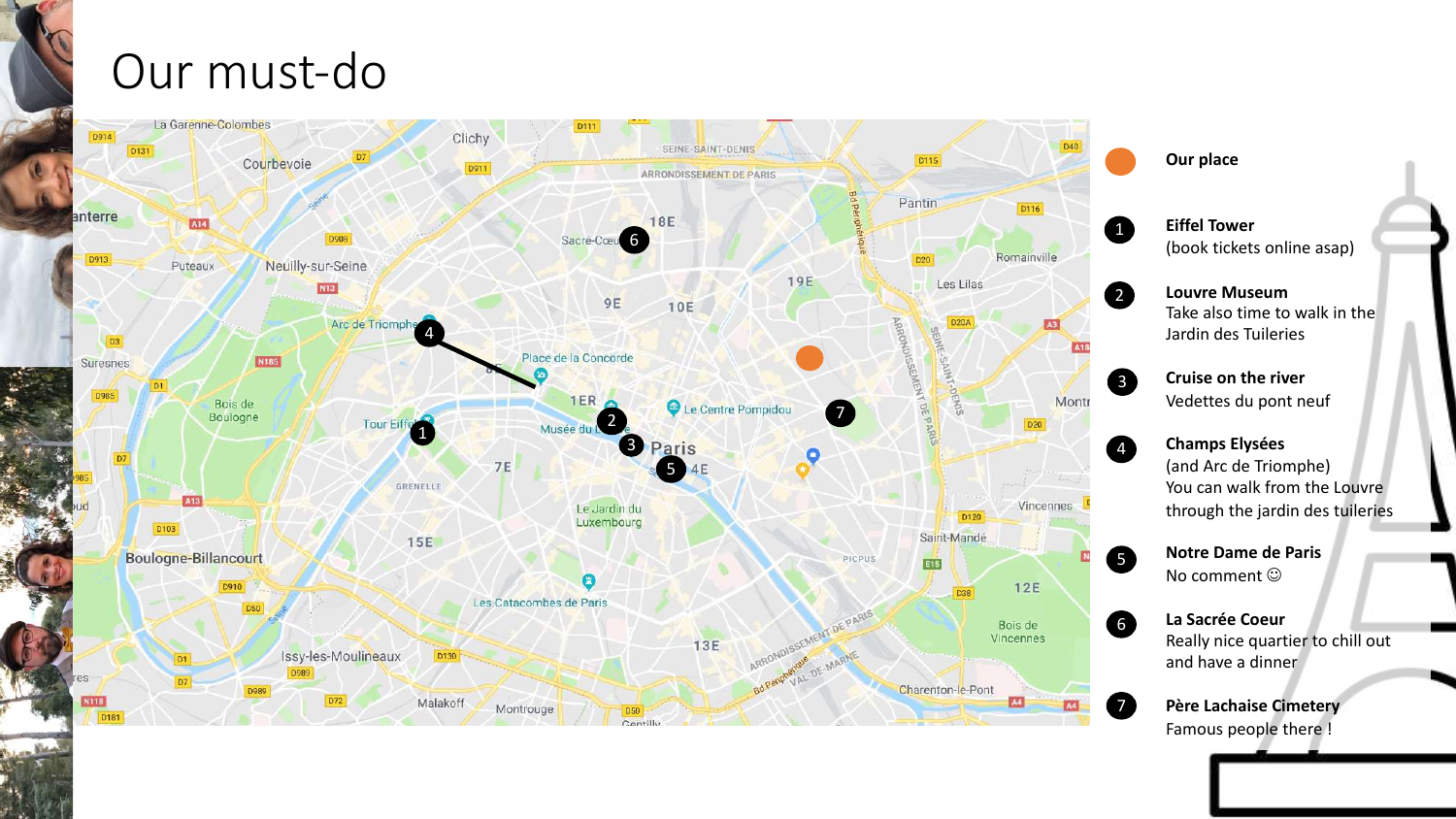#### Other ideas